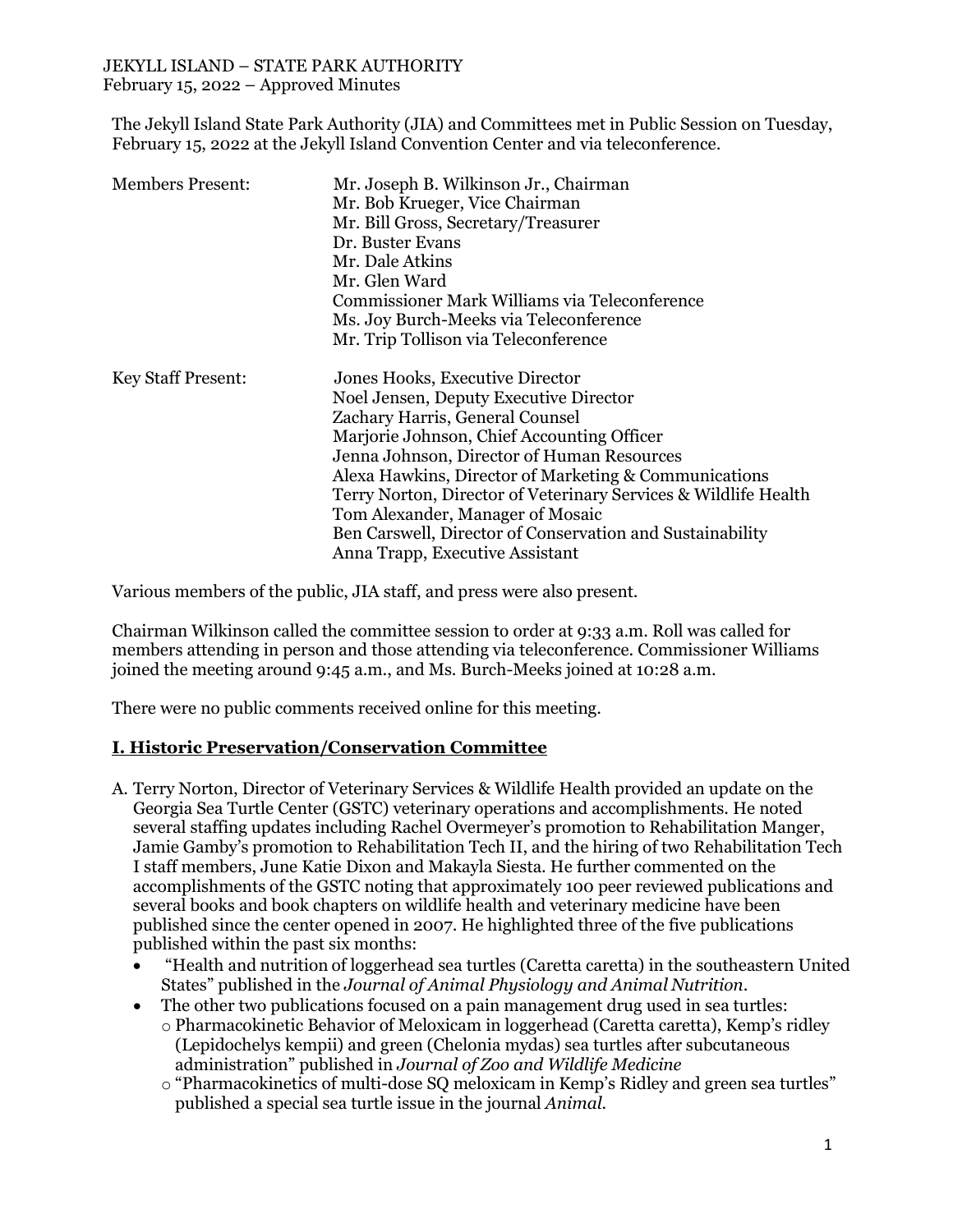## JEKYLL ISLAND – STATE PARK AUTHORITY

#### February 15, 2022 – Approved Minutes

Norton discussed several rehab patients.:

- Coco, a juvenile green turtle who was treated and released off Jekyll in October 2021 with a satellite transmitter, which is still active showing her travels from St. Augustine to Cape Canaveral, Fl.
- Frontera, a kemps ridely, who came to the Center with many life-threatening dredge injuries. The team treated her wounds, fractures, and eyes over several months, and she was able to be release back into the wild.
- Genie, a loggerhead sea turtle suffered a boat strike to the nasal and skull region. She had difficulty swimming normally and did not eat for four months, during which time she received IV nutrition and cold laser therapy. Her injuries are healed, she is swimming and eating normally, and she should be released soon.

Jones Hooks, Executive Director, thanked Norton and his team, commenting on the significance of being able to operate a hospital on Jekyll, not just an entertainment aquarium.

B. Jones Hooks, Executive Director, introduced Tom Alexander who has been a historical interpreter with JIA since 2016, and he has continued in that role as well as now managing the Mosaic, Jekyll Island Museum.

Tom Alexander, Manager of Mosaic, provided an update on Museum operations. He first reviewed the recent changes to the management and operating model noting his position as Museum Manager, the Museum Assistant Manager, Will Story, and Museum Lead Interpreter, Emily Robertson. He mentioned that a collaborative model is being utilized to properly manage the entire Historic Resources department.

Along with this collaborative model, Mosaic has reset many objectives to improve the overall function of the museum. These objectives include: improving staff morale, increasing communications with all internal departments, increasing the variety and quality of programs offered by Mosaic, updating marketing strategies, implementing a structured training program for interpreters, and creating efficient staff schedules. Alexandar ended his presentation by highlighting the financial successes seen at the museum which includes generating \$51,000 from Holly Jolly Light Tours during the 2021 season and January 2022 seeing the best revenues when compared to the past five years.

There were no public comments.

## **II. Finance Committee**

- A. Mr. Bill Gross, Finance Committee Chair summarized the January Financials including an overview of Revenues, Expenses, Net Operating Cash, Traffic Statistics, and Hotel Statistics.
	- Revenues were \$2,115,279.
	- Expenses were \$2,179,073.
	- Net Operating Cash Income was \$63,794.
	- Total Traffic Counts were 80,539 vehicles.
	- Hotel Revenues were reported at \$2.2 million with a 34.7% Occupancy Rate.

There were no public comments.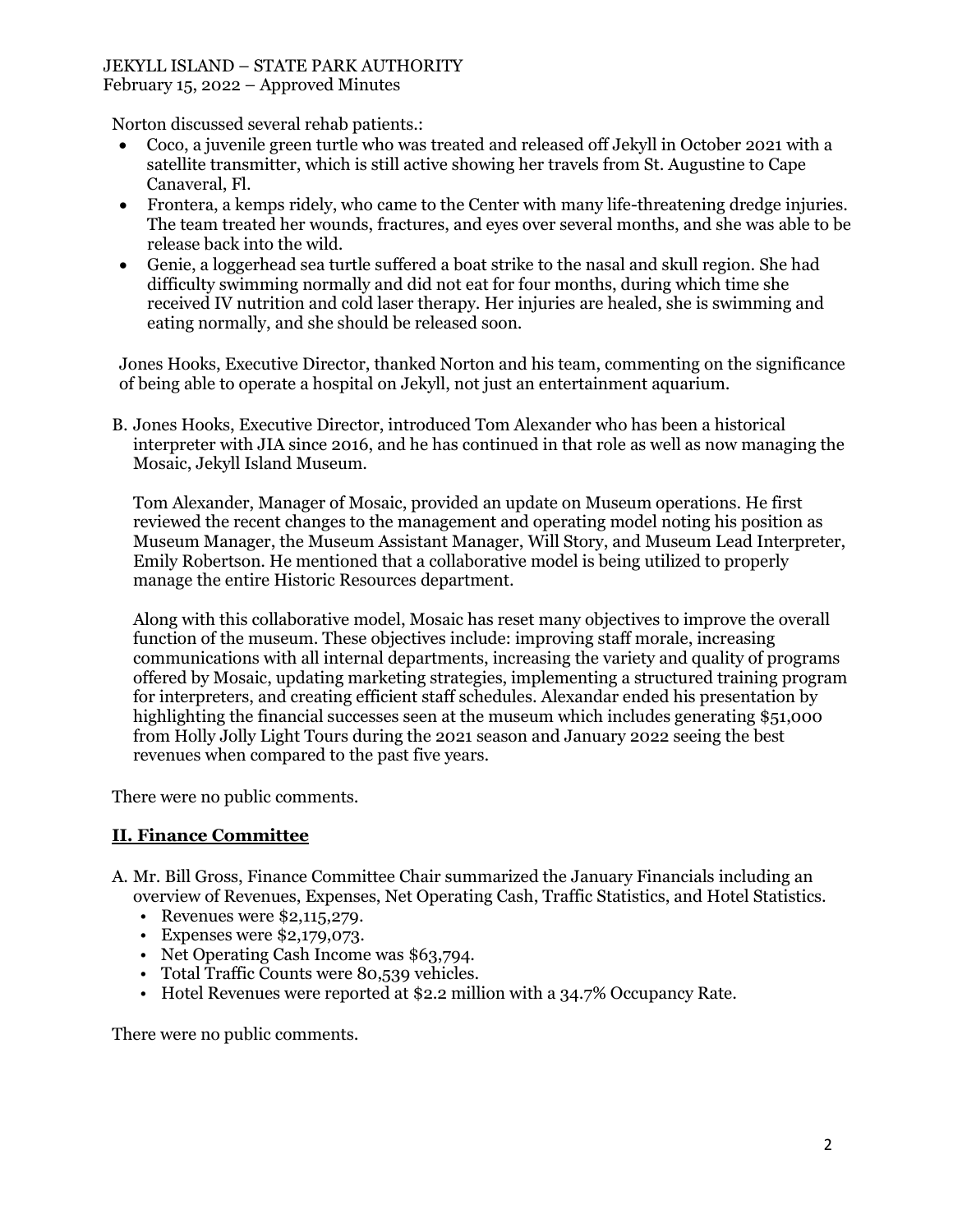#### JEKYLL ISLAND – STATE PARK AUTHORITY February 15, 2022 – Approved Minutes

#### **III Human Resources Committee**

A. Jenna Johnson, Director of Human Resources, presented several policy updates. The first two recommended updates impact the Recruitment and Selection Policy. Upon review of the policy handbook, J. Johnson recommended that that section on Employment of Relatives and Non-Fraternization should be established as its own policy that will better assist supervisors as they need to reference the policy manual. The Board first considered updating the Recruitments and Selection Policy by removing the Employment of Relatives and Non-Fraternization section.

A motion to recommend Approval of the Updated Recruitment and Selection Policy as recommended by staff was made by Mr. Krueger and seconded by Mr. Atkins. The motion carried unanimously.

B. The Board then considered adding the Recruitment and Selection Policy as a separate and new section in the manual.

A motion to recommend Approval of Adding the Employment of Relatives Policy as recommended by staff was made by Mr. Krueger and seconded by Mr. Atkins. The motion carried unanimously.

C. J. Johnson presented an update to the Employee Records Policy which addresses the use of electronic systems and states that personnel records will be kept in accordance with the records retention scheduled.

A motion to recommend Approval of the Updated Employee Records Policy as recommended by staff was made by Mr. Krueger and seconded by Mr. Atkins. The motion carried unanimously.

D. J. Johnson also presented an update to the Employee Pay Policy which incorporates the previously standalone Direct Deposit Policy and clarifies additional items such as: what is considered a standard work week, payroll deductions, and other basic rules relating to employee pay.

A motion to recommend Approval of the Updated Employee Pay Policy as recommended by staff was made by Mr. Atkins and seconded by Mr. Krueger. The motion carried unanimously.

E. J. Johnson then presented the Immigration Law Compliance Policy as a new policy to be added to the manual. This policy defines E-Verify and the explains the procedures utilized to establish identity and verify work eligibility in accordance with the guidelines provided by the U.S. Department of Homeland Security.

A motion to recommend Approval of Adding the Immigration Law Compliance Policy as recommended by staff was made by Mr. Atkins and seconded Mr. Krueger. The motion carried unanimously.

There were no public comments.

## **IV. Marketing Committee**

- A. Alexa Hawkins, Director of Marketing & Communications, provided an update highlighting the following items:
	- The  $75^{\text{TH}}$  Anniversary Soiree was held on January  $28^{\text{th}}$  and featured one-of-a-kind entertainment by the internationally acclaimed synchronized swimmers the Aqualillies as well as an artist who created a live painting of the evening, which will be displayed in the Jekyll Island Museum, Mosaic.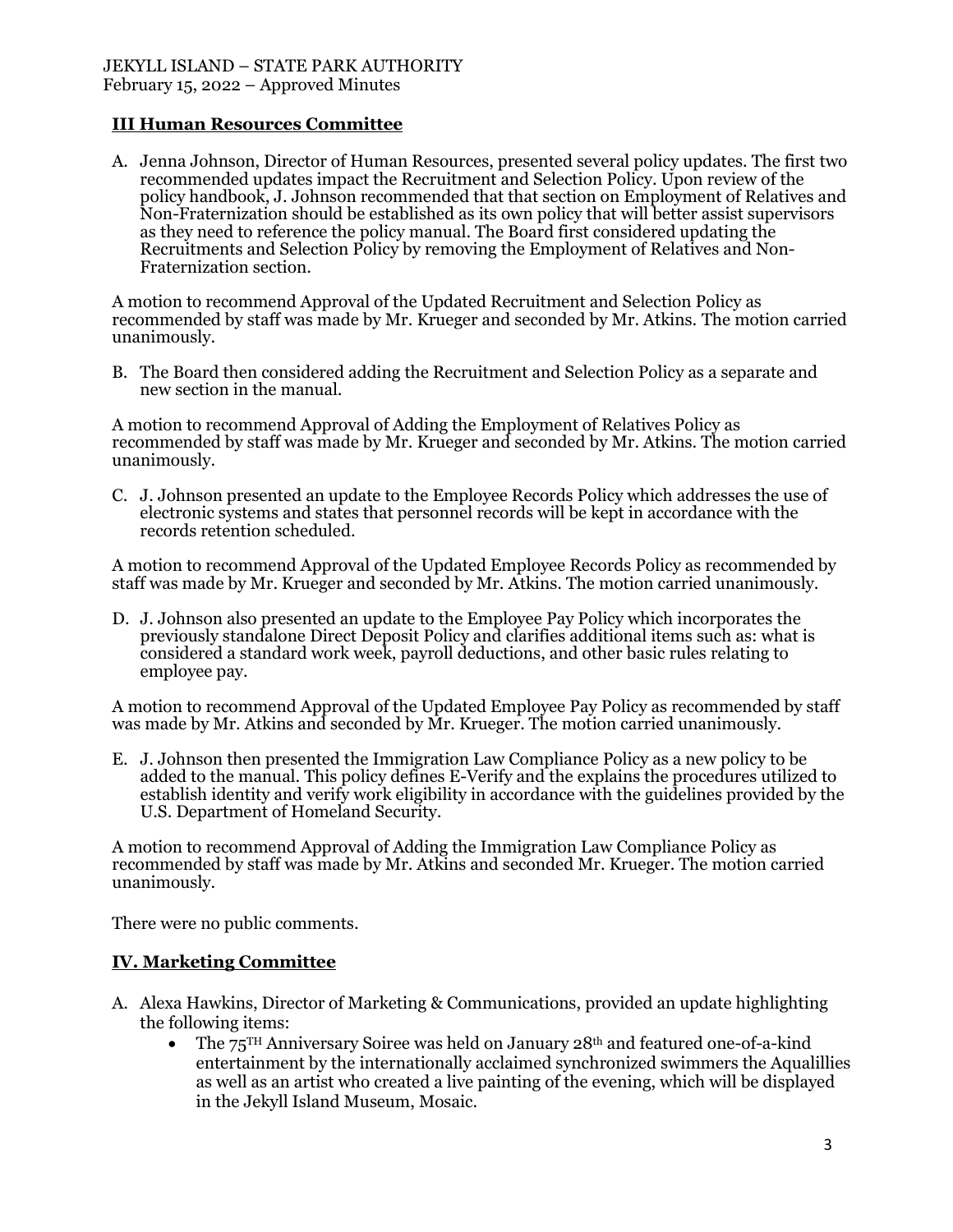# JEKYLL ISLAND – STATE PARK AUTHORITY

February 15, 2022 – Approved Minutes

- A "throwback" billboard sign has been installed at the end of the Jekyll Causeway that is reminiscent of the original State Era "Fabulous Jekyll Island" sign. A planter has also been designed by the JIA Landscape team to celebrate the anniversary.
- The latest issue of 31.81 was distributed to approximately 30,000 targeted lists and an additional 10,000 subscribers.
- The new Visitor Guide is also available. The number of printed copies has been reduced as JIA increasingly promotes of the online version of the guide.
- A new social media presence has been established for Mosaic, Jekyll Island Museum.
- Digital Performance saw improvements during CY 2021 including a 9.3% increase in total engagements and a 145% increase in total impressions on social media as well as a 29% increase in website sessions, compared to the previous year.

Board Members were provided with copies of the 2022 Visitor Guide, the 2021 Jekyll Island Progress report, and Volume  $5.1$  of  $31\cdot\overline{8}1$ , which are all available online.

There were no public comments.

## **V. Legislative Committee**

A. Trip Tollison, Legislative Committee Chair, provided an update noting that the Georgia House of Representatives passed the amended budget which includes funds for the Public Safety Facility on Jekyll Island.

Jones Hooks, Executive Director, commented on a news article which incorrectly reported that \$15 million was included in the amended budget allocated to Jekyll Island for deferred maintenance. He clarified that this number was reported in error.

There were no public comments.

## **VI. Committee of the Whole**

A. Ben Carswell, Director of Conservation and Sustainability presented Request for Proposal (RFP) #369 for a Georgia Sea Turtle Center Affiliate Scientist (GSTC). This proposal would establish a contractual agreement with a GSTC Affiliate Scientist associated with an academic institution. The GSTC anticipates allocating between \$60,000 and \$80,000 to fund an Affiliate Scientist and seeks to maximize the return on investment for the JIA and the GSTC by reallocating funds that would otherwise go to salary and benefits for an on-staff scientist. Under the proposed arrangement, staff anticipates the leverage of additional investments from the Affiliated Scientist's host institution in the form of foundational funds that could support graduate students, technicians, and research activities as well as the leverage of additional grant funding.

Carswell noted that additional legal review is needed before the RFP can be released.

A motion to recommend approval of RFP #369 for a Georgia Sea Turtle Center Affiliate Scientist, pending further legal review was made by Mr. Krueger and seconded by Mr. Willard. The motion carried unanimously.

B. Jones Hooks, Executive Director presented Resolution #R-2022-1 Supporting Fiber-to-the Premises Broadband Networks and Infrastructure on Jekyll Island. He provided background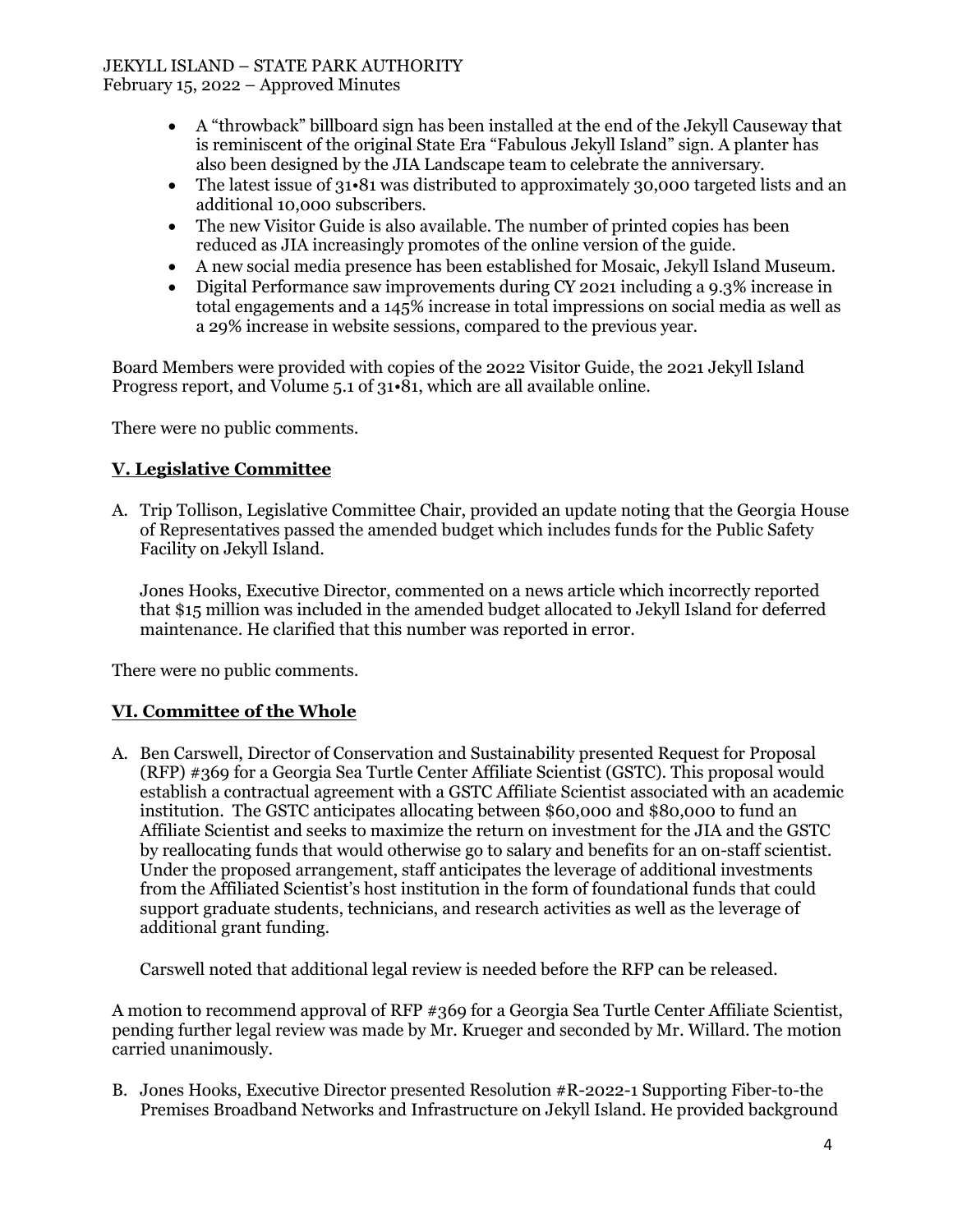#### JEKYLL ISLAND – STATE PARK AUTHORITY February 15, 2022 – Approved Minutes

information on the topic explaining that Governor Kemp has made it a priority to expand broadband in Georgia, particularly rural communities, and an appointed committee is focusing on funding broadband expansion.

Through the Golden Isles Development authority, Ronin Technology Advisors, reached out to the JIA to discuss potentially providing fiber-to-the-premises broadband networks and infrastructure on Jekyll Island in the future. This company has also presented to the Glynn County Board of Commissioners.

Resolution #R-2022-1 outlines support for improved telecommunications technology that provides enhanced internet access and communication capabilities to Jekyll Island residents and businesses, and it is not a binding agreement with Ronin Technology Advisors.

Mr. Krueger supported the Resolution as a good start to providing quality broadband access to Jekyll Island, reinforcing the importance of resident access as well as commercial. He also commented on the necessity of having a buried network infrastructure on Jekyll Island.

A motion to recommend Adoption of Resolution #R-2022-1 Supporting Fiber-to-the Premises Broadband Networks and Infrastructure on Jekyll Island was made by Dr. Evans and seconded by Mr. Willard. The motion carried unanimously.

C. Noel Jensen, Deputy Executive Director, presented the request for Proclaiming April as Jekyll Island's Safe Digging Month. He explained that the Glynn County Local Utility Coordinating Council requested that JIA declare April as Safe Digging Month to encourage all employees, contractors, and residents to take precautions and call Georgia 811 before digging in order to avoid damaging underground infrastructure.

Anna Trapp, Executive Assistant, read the Proclamation into the record.

A motion to recommend Approval of April 2022 as Jekyll Island's Safe Digging Month and Accept the Proclamation as presented by staff was made by Mr. Krueger and seconded by Mr. Gross. The motion carried unanimously.

- D. Noel Jensen, Deputy Executive Director, provided an Operations Update highlighting ongoing projects:
	- 11,205 linear feet of concrete bike paths are scheduled for renovations beginning in early March 2022 with an end date of April 15, 2022.
	- At Summer Waves, a pool liner has been installed at the Man'O War Slide and the interior and exterior of the slides have been painted. Additionally, a splash pad expansion is under construction.
	- Wastewater Plant updates include replacement of a grit screen and replacement of all residential meters. Additionally, JIA applied for Recovery Act Funding that is still pending, since no awards have been announced yet.
	- New Convention Center Furniture is scheduled to ship in March 2022.
	- JIA has performed vegetative management to 1.35 miles of the Jekyll Causeway and crews have collected: 65 sixty-gallon bags of trash, 1 hot water heater, 5 tires, 1 floating dock, and 2 trailer loads of lumber.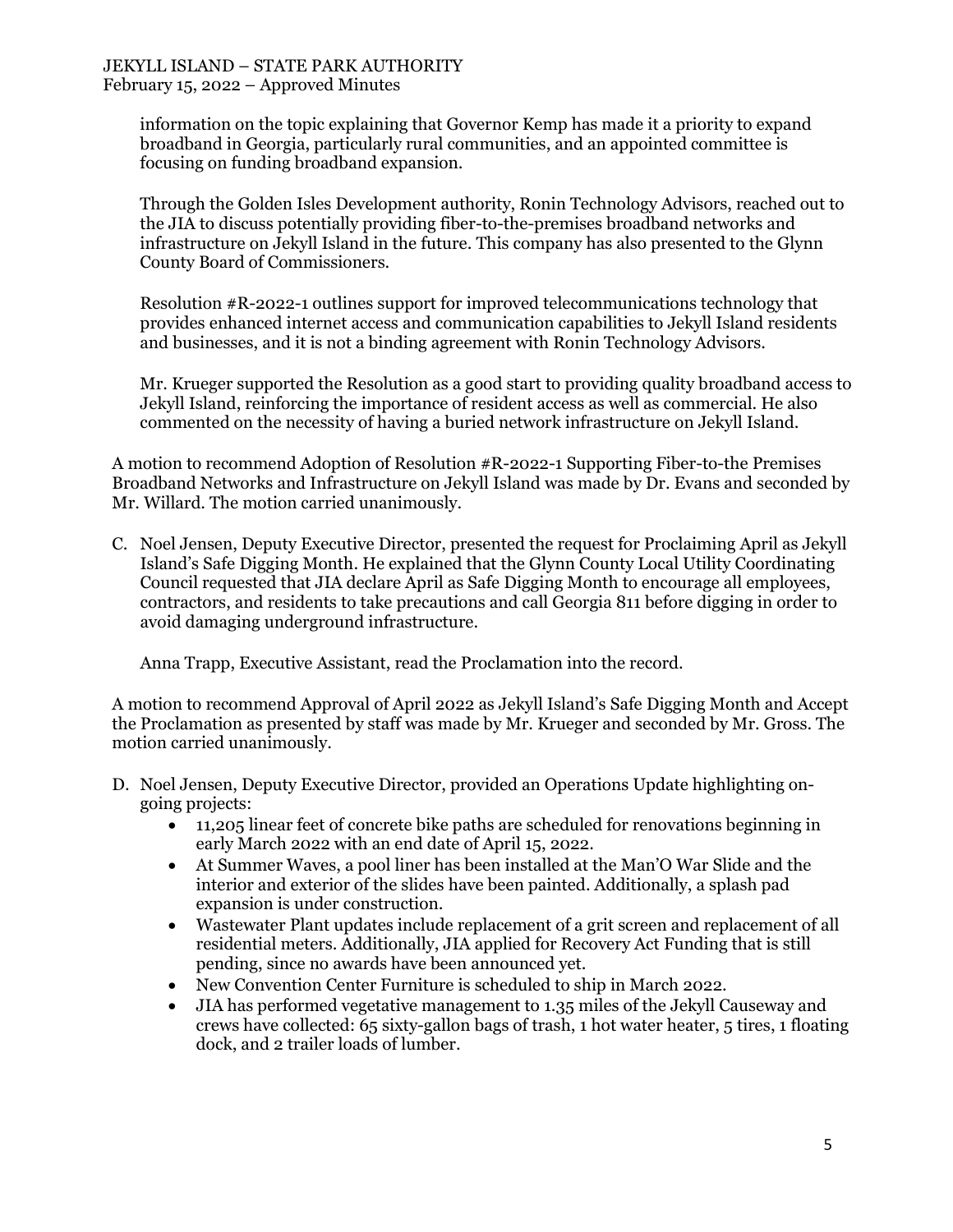#### JEKYLL ISLAND – STATE PARK AUTHORITY

February 15, 2022 – Approved Minutes

- E. Jones Hooks, Executive Director, Presented the Executive Director's Report. He discussed the following points:
	- JIA has 13 employees with twenty plus years of service.
	- JIA Fleet Management was recognized by the Office of Fleet Management and the Department of Administrative Services for their tenth report in a row where they received Rank 1, the highest possible ranking.
	- Golf Course Improvement Strategy
		- o The archaeological report is being reviewed at the state level by the State Historic Preservation Office. They have requested additional information from Terracon, our contractors for the Phase I and II Archaeological Investigations.
		- o The National Golf Foundation (NGF) has begun reviewing and analyzing data on Jekyll Island golf and how those number related to findings throughout the country. NGF will present their findings at an upcoming Board meeting.
	- Our partners from GA Audubon began the initial phase of treatment/restoration in the designated areas between the Jekyll Island Club Beach Pavilion and Holiday Inn to expand our existing Beach Prairies. They began treating the turf grass in early February.
	- New Castle acquired Holiday Inn Resort for \$41 Million with equity raised through crowdfunding.
	- The Lake Lanier Islands Development Authority sent a letter to the Board congratulating them on JIA celebrating its 75th anniversary.
	- Jekyll was named a 2021 Tree City USA and received a Growth Award from the Arbor Day Foundation. Hooks recognize Cliff Gawron for his efforts in educating businesses and residents about the importance of preserving our trees.
- F. Chairman Mr. Wilkinson presented the Chairman Comments. He thanked the JIA staff for their work and noted how impressive this month's reports were,

There were two public comments:

- Al Tate thanked the JIA staff and Board for their efforts in positively responding to the concerns of the public and Jekyll Island residents. He also stated that natural resources and assets on Jekyll Island should be made a priority over revenue sources.
- Beverly Hopkins thanked Mr. Hooks for clarifying the purpose of Resolution #R-2022-1, and she conveyed delight in the new retro billboard as well as the new planter.

The Chairman continued directly into the JIA Board Meeting.